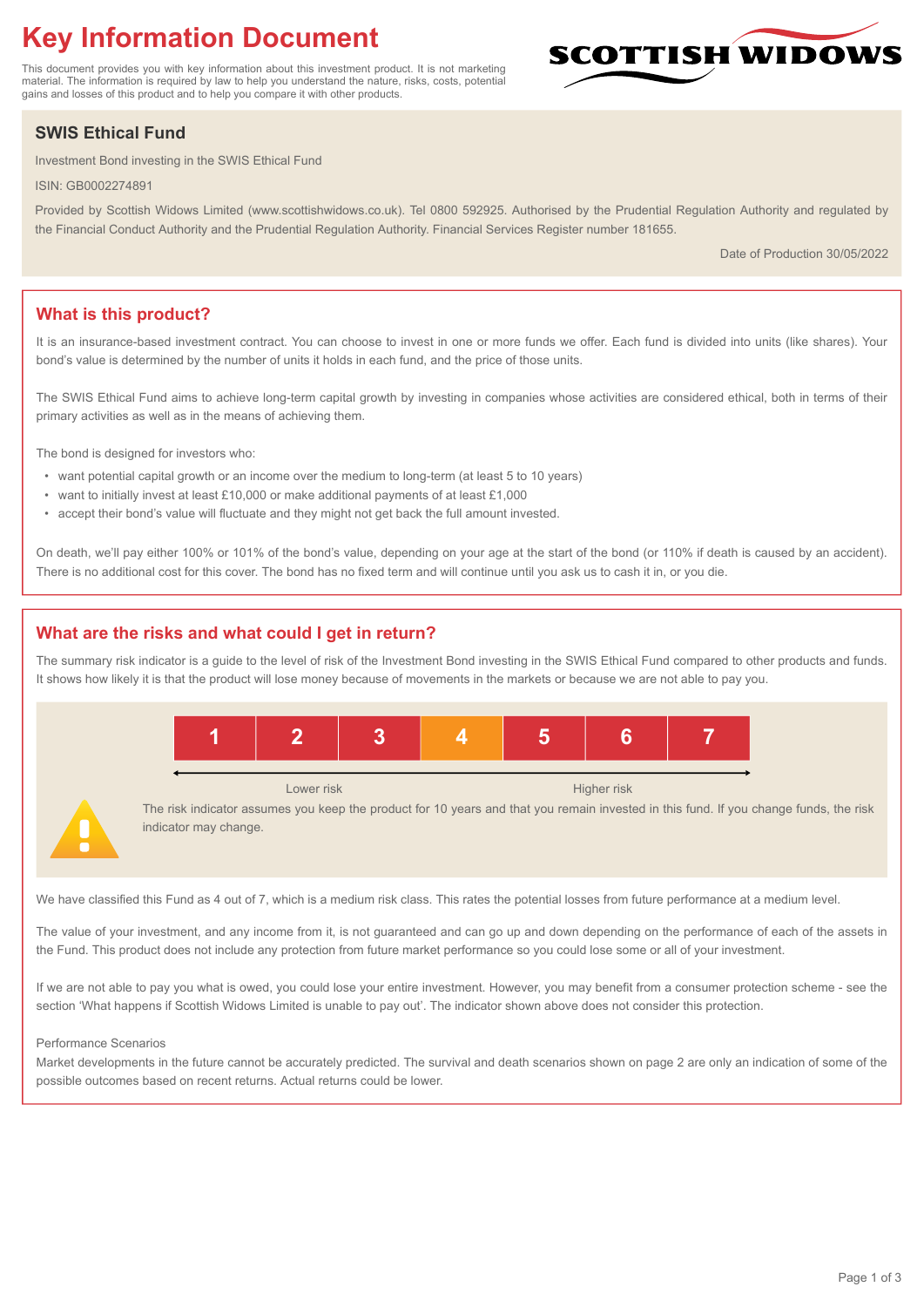

#### **What are the risks and what could I get in return? (continued)**

This table shows the money you could get back over the next 10 years, under different scenarios, assuming that you invest £10,000. The figures below assume no withdrawals are taken and do not allow for any Large Fund Bonus which may apply. The scenarios shown illustrate how your investment could perform. You can compare them with the scenarios of other products. The scenarios presented are an estimate of future performance based on evidence from the past on how the value of this investment varies, and are not an exact indicator. What you get will vary depending on how the market performs and how long you keep the investment. The stress scenario shows what you might get back in extreme market circumstances, and it does not take into account the situation where we are not able to pay you. The death scenario assumes investments perform in line with the moderate scenario.

The figures shown include all the costs of the product itself, but may not include all the costs that you pay to your adviser. The figures do not take into account your personal tax situation, which may also affect how much you get back. Before deciding to invest, you should read the Additional Information Document for more information on the risks and what you might get back. See page 2 for information on how the performance scenarios are calculated.

| <b>Investment £10,000</b> |                                                    |           |                                             |           |  |  |
|---------------------------|----------------------------------------------------|-----------|---------------------------------------------|-----------|--|--|
|                           |                                                    | 5 years   | 10 years<br>(Recommended<br>holding period) |           |  |  |
| <b>Survival Scenarios</b> |                                                    |           |                                             |           |  |  |
| <b>Stress scenario</b>    | £2,748<br>What you might get back after costs      |           | £4,167                                      | £2,729    |  |  |
|                           | $-72.52%$<br>Average return each year              |           | $-16.06%$                                   | $-12.18%$ |  |  |
| Unfavourable scenario     | What you might get back after costs<br>£8,512      |           | £8,095                                      | £8,647    |  |  |
|                           | Average return each year                           | $-14.88%$ | $-4.14%$                                    | $-1.44%$  |  |  |
| Moderate scenario         | What you might get back after costs                | £10,482   | £12,890                                     | £16,692   |  |  |
|                           | Average return each year                           | 4.82%     | 5.21%                                       | 5.26%     |  |  |
| Favourable scenario       | What you might get back after costs                | £12,892   | £20,501                                     | £32,185   |  |  |
|                           | Average return each year                           |           | 15.44%                                      | 12.40%    |  |  |
| <b>Death scenarios</b>    |                                                    |           |                                             |           |  |  |
| Insured event             | What your beneficiaries might get back after costs | £10,587   | £13,019                                     | £16,859   |  |  |

#### **What happens if Scottish Widows is unable to pay out?**

Your Plan is fully covered by the Financial Services Compensation Scheme. More information about compensation arrangements is available from the Financial Services Compensation Scheme, who can be contacted on 0800 678 1100 or 0207 741 4100 or via their website at www.fscs.org.uk

### **What are the costs?**

The Reduction in Yield (RIY) shows what impact the total costs you pay will have on the investment return you might get. The total costs take into account one-off, ongoing and incidental costs. The amounts shown here are the cumulative costs of the product itself, for three different holding periods. The monetary figures shown assume you invest £10,000 and investments perform in line with the moderate scenario. The figures are estimates and may change in the future. The person selling you or advising you about this product may charge you other costs. If so, this person will provide you with information about these costs, and show you the impact that all costs will have on your investment over time.

| <b>Investment £10,000</b>       |                             |                              |                            |  |  |  |
|---------------------------------|-----------------------------|------------------------------|----------------------------|--|--|--|
| <b>Scenarios</b>                | If you cash in after 1 year | If you cash in after 5 years | If you cash in at 10 years |  |  |  |
| Total costs                     | £171                        | £709                         | £1,514                     |  |  |  |
| Impact on return (RIY) per year | l.69%                       | $1.27\%$                     | 1.21%                      |  |  |  |